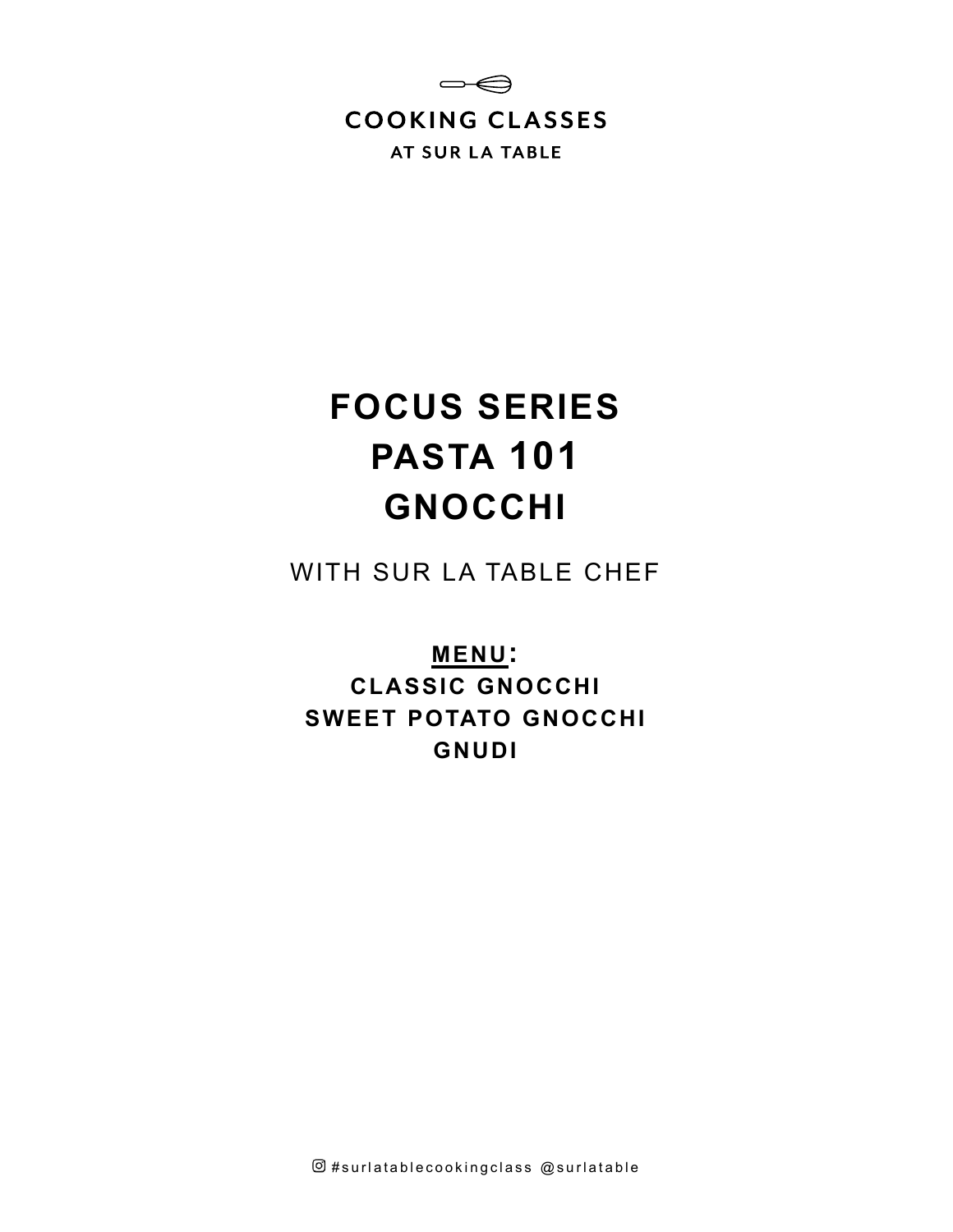# **Ingredient Shopping List**

Below is a list of ingredients you'll need to make the recipes in this packet.

# **Produce**

- □ 2 3/4 pounds Yukon Gold or russet potatoes
- □ 3/4 pound sweet potatoes

# **Dairy**

- □ 3 large eggs
- □ 1 tablespoon unsalted butter
- $\Box$  1 pound whole-milk ricotta cheese
- □ 1/2 cup freshly grated Parmigiano-Reggiano

# **Pantry Items**

- All-purpose flour
- □ Kosher salt
- Freshly ground black pepper
- □ Light brown sugar
- □ Freshly ground nutmeg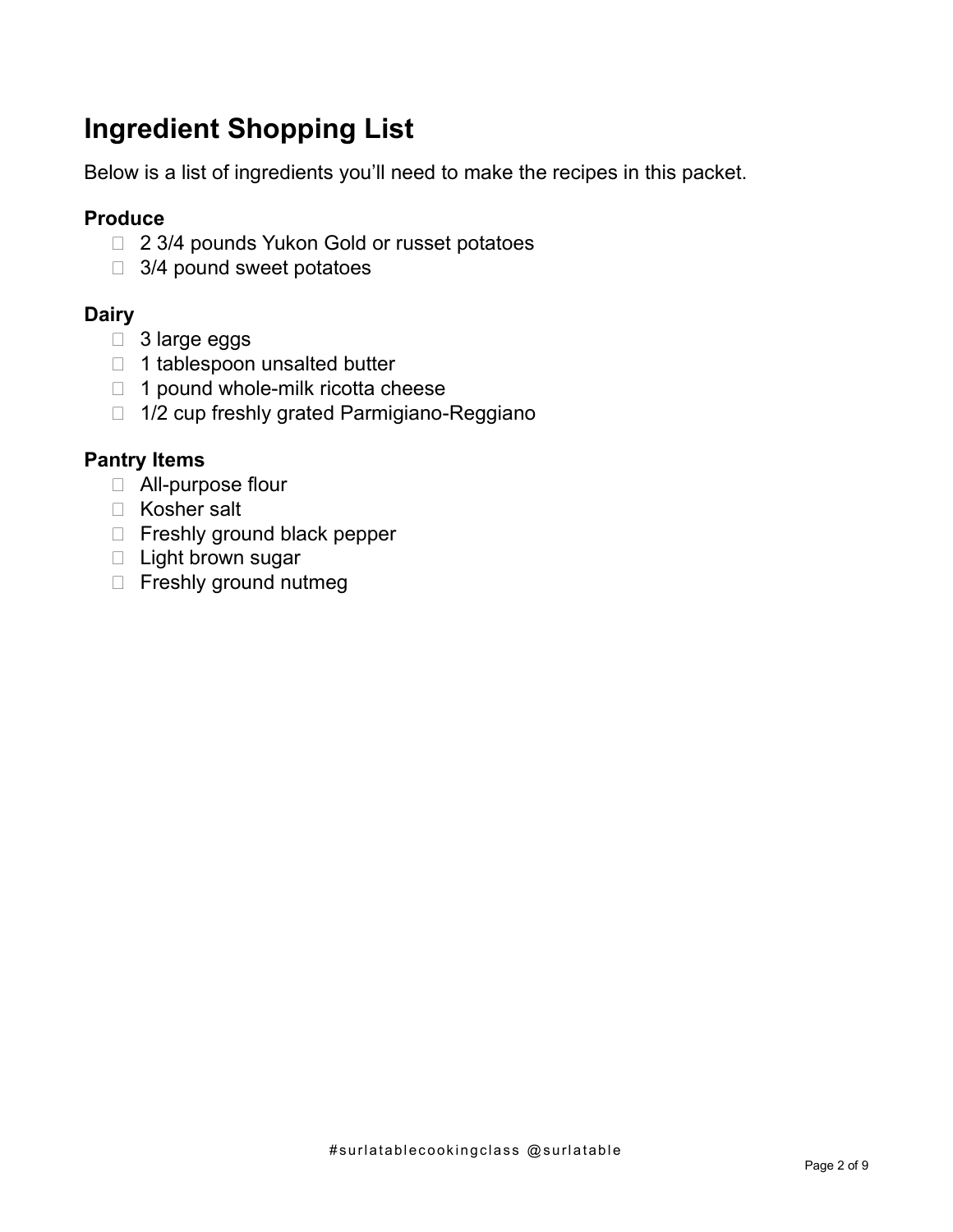# **Equipment Needed**

Below is a list of tools you'll need to make the recipes in this packet.

# **Cutlery**

- □ Chef's knife
- □ Paring knife
- □ Cutting board

## **Hand Tools/Gadgets**

- □ Mixing bowls (various sizes)
- $\Box$  Fork
- $\Box$  Potato ricer, food mill, or potato masher
- □ Measuring cups and spoons
- Bench scraper
- Gnocchi paddle (optional)
- Digital scale (optional)
- □ Fine-mesh strainer
- **D** Microplane
- □ Flour sifter (optional)
- □ Cheese grater
- □ Silicone spatula

#### **Bakeware**

- □ Rimmed baking sheets
- □ Wire baking rack

#### **Other**

- $\Box$  Kitchen towels
- □ Zip-top freezer bags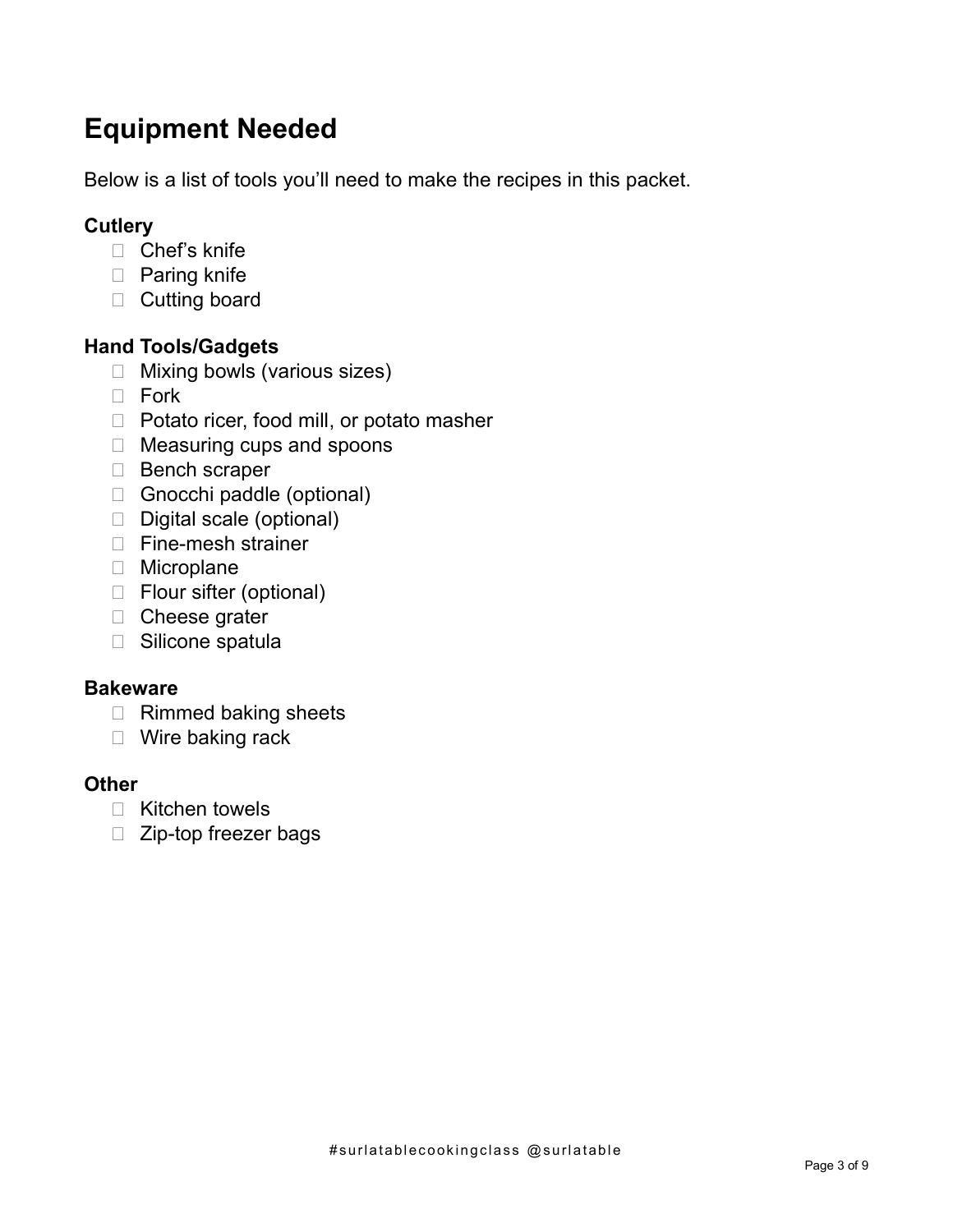# **Pre-Class Mise en Place and Notes**

- Please gather all ingredients prior to class if you will be cooking along.
- It is helpful to organize the ingredients by recipe on rimmed baking sheets.
- Feel free to pre-measure ingredients, but it is not necessary.
- We encourage you to prep all your ingredients before class as it will allow you to have more time to listen and watch the instructor.

#### **Classic Gnocchi**

1. We will use the microwave cooking option in class. If you would rather use an oven, follow the instructions for baking your potatoes. Please be mindful of the time and begin baking your potatoes 1 hour before class.

#### **Sweet Potato Gnocchi**

1. We will use the microwave cooking option in class. If you would rather use an oven, follow the instructions for baking your potatoes. Please be mindful of the time and begin baking your potatoes 1 hour before class.

#### **Gnudi**

1. 30 minutes prior to class, transfer ricotta to a fine-mesh strainer and drain of excess liquid.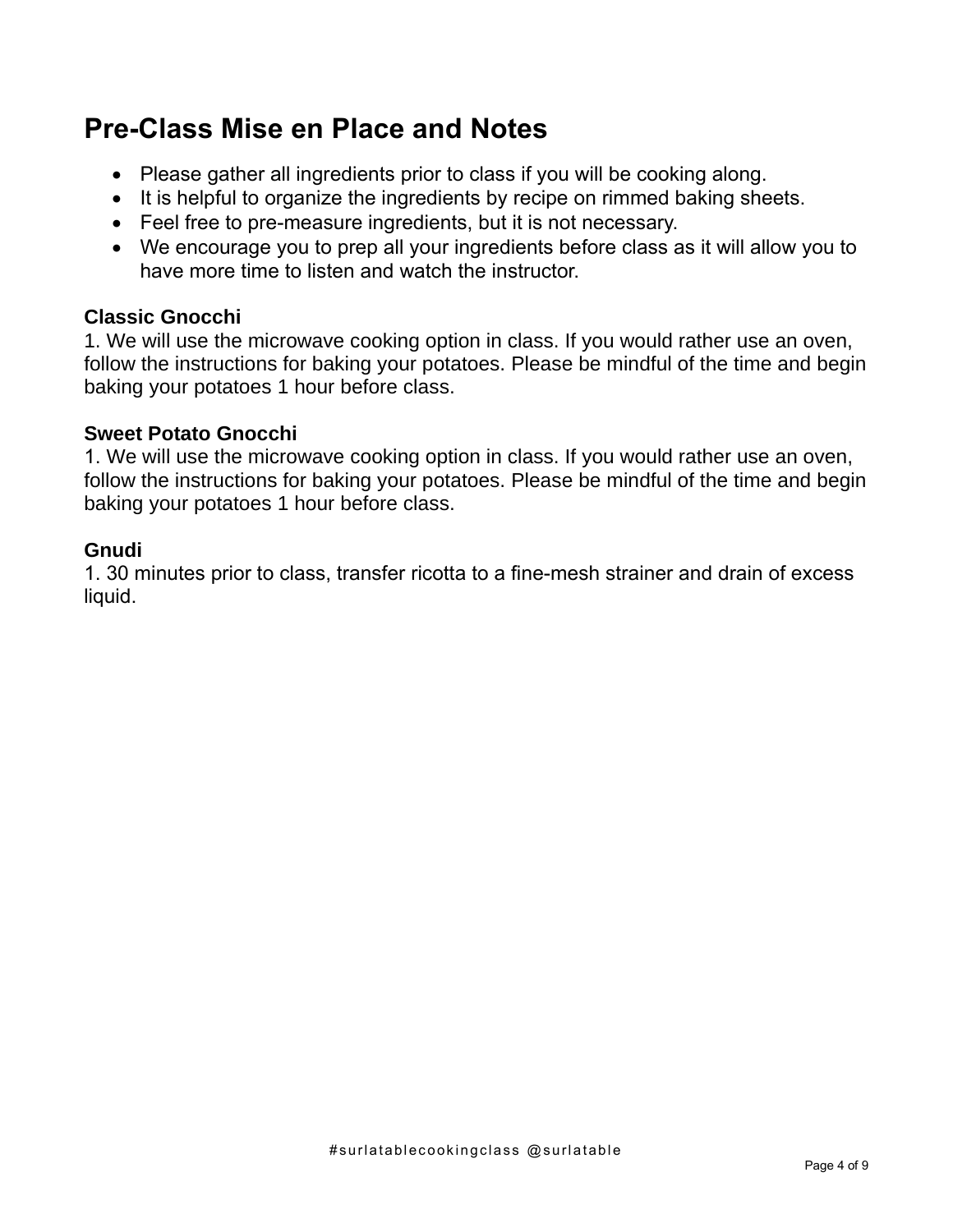## **CLASSIC GNOCCHI**

#### *Yield: 4 servings*

 $\frac{1}{2}$ 

 $\frac{1}{2}$ 

Often called pillows of joy, gnocchi are mini dumplings found throughout Italy. Named after nocchio or knots in wood, this simple and satisfying pasta pairs well with most sauces.

*2 pounds Yukon Gold potatoes 1 1/4 cups all-purpose flour, plus more as needed 1 large egg, beaten 2 teaspoons kosher salt*

Preheat oven to 400°F and position a rack in the center of the oven.

1. *To prepare dough*: Pierce potatoes all over with a fork. Place potatoes onto a wire rack set over a rimmed baking sheet and bake in oven until tender, about 1 hour. Set aside until cool enough to handle.

2. Using a kitchen towel and paring knife, carefully peel potatoes and immediately process through a potato ricer or food mill onto a baking sheet. Spread riced potatoes out evenly and allow to cool slightly.

3. Using a fine-mesh strainer, dust potatoes evenly with flours. Drizzle egg and salt over potatoes and knead until you have a smooth, cohesive dough, about 2 minutes. If dough feels sticky, incorporate up to 1/4 cup more of flour. Set gnocchi aside, covered with a kitchen towel to rest for 20 minutes.

4. *To shape gnocchi*: Place dough on a lightly floured work surface and cut into quarters with a bench scraper. Roll each portion into a long rope, about 3/4" in diameter. Using a bench scraper or a knife, cut rope into 3/4" long pieces. Set cut gnocchi on a lightly floured baking sheet and cover with a kitchen towel as you form remaining dough.

5. Bring a large pot of water to a gentle boil and season generously with salt.

6. *To cook gnocchi*: Add gnocchi, in batches, to simmering water and cook until they float on surface, about 2 to 3 minutes. Toss directly in your favorite sauce or brown gnocchi in a skillet with butter and serve with freshly grated Parmigiano-Reggiano.

#### *Microwave instructions:*

- Use the microwave to cook the potatoes quickly. Prick each potato a few times with the tines of a fork and microwave until tender, about 8 minutes per pound of potatoes.
- Gnocchi can be boiled and tossed in any of your favorite sauces. Try marinara, fresh pesto, or a rich Bolognese sauce.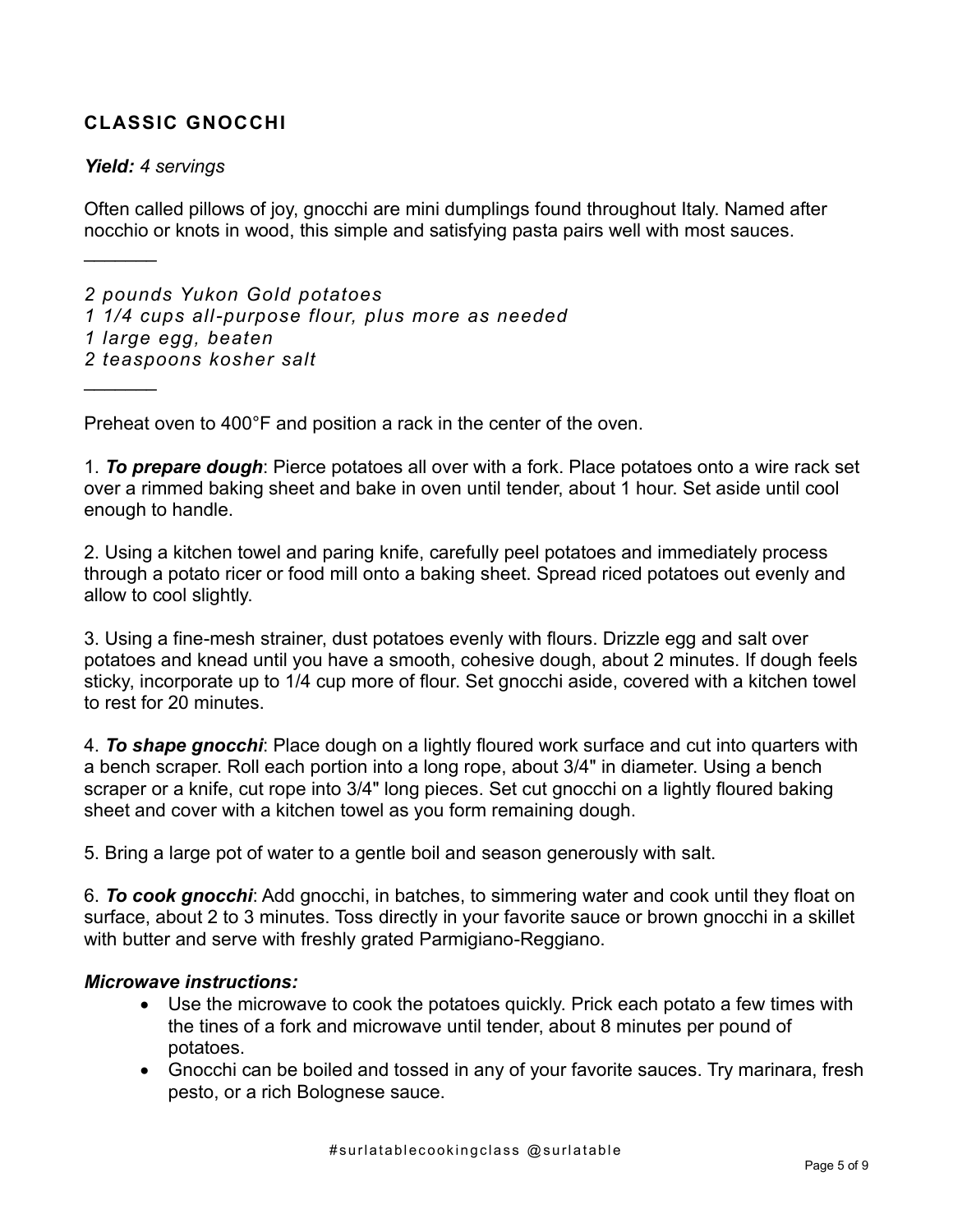## **SWEET POTATO GNOCCHI**

*Yield: 4 servings*

 $\frac{1}{2}$ 

 $\frac{1}{2}$ 

*3/4 pound (about 1 medium) sweet potatoes, scrubbed 3/4 pound (about 1 medium) Yukon Gold potatoes, scrubbed 1 1/4 cups all-purpose flour, plus more for rolling 1 large egg, beaten 1 1/2 teaspoons kosher salt Freshly ground black pepper 1/2 teaspoon light brown sugar 1/8 teaspoon ground nutmeg*

Preheat oven to 400°F and position a rack in the center of the oven.

1. *To prepare dough*: Pierce potatoes all over with a fork. Place potatoes onto a wire rack set over a rimmed baking sheet and bake in oven until tender, about 1 hour. Set aside until cool enough to handle.

2. Using a kitchen towel and paring knife, carefully peel potatoes and immediately process through a potato ricer or food mill onto a baking sheet. Spread riced potatoes out evenly and allow to cool slightly.

3. Using a fine-mesh strainer, dust potatoes evenly with flours. Drizzle egg, salt, pepper, sugar and nutmeg over potatoes and knead until you have a smooth, cohesive dough, about 2 minutes. If dough feels sticky, incorporate up to 1/4 cup more of flour. Set gnocchi aside, covered with a kitchen towel to rest for 20 minutes.

4. *To shape gnocchi*: Place dough on a lightly floured work surface and cut into quarters with a bench scraper. Roll each portion into a long rope, about 3/4" in diameter. Using a bench scraper or a knife, cut rope into 3/4" long pieces. Roll the gnocchi over a gnocchi paddle or the back of a fork using your thumb. Set cut gnocchi on a lightly floured baking sheet and cover with a kitchen towel as you form remaining dough.

5. Bring a large pot of water to a gentle boil and season generously with salt.

6. *To cook gnocchi*: Add gnocchi, in batches, to simmering water and cook until they float on surface, about 2 to 3 minutes. Toss directly into your favorite sauce. To loosen sauce, toss with 1/4 cup pasta water.

#### *Microwave instructions:*

• Use the microwave to cook the potatoes quickly. Prick each potato a few times with the tines of a fork and microwave until tender, about 8 minutes per pound of potatoes.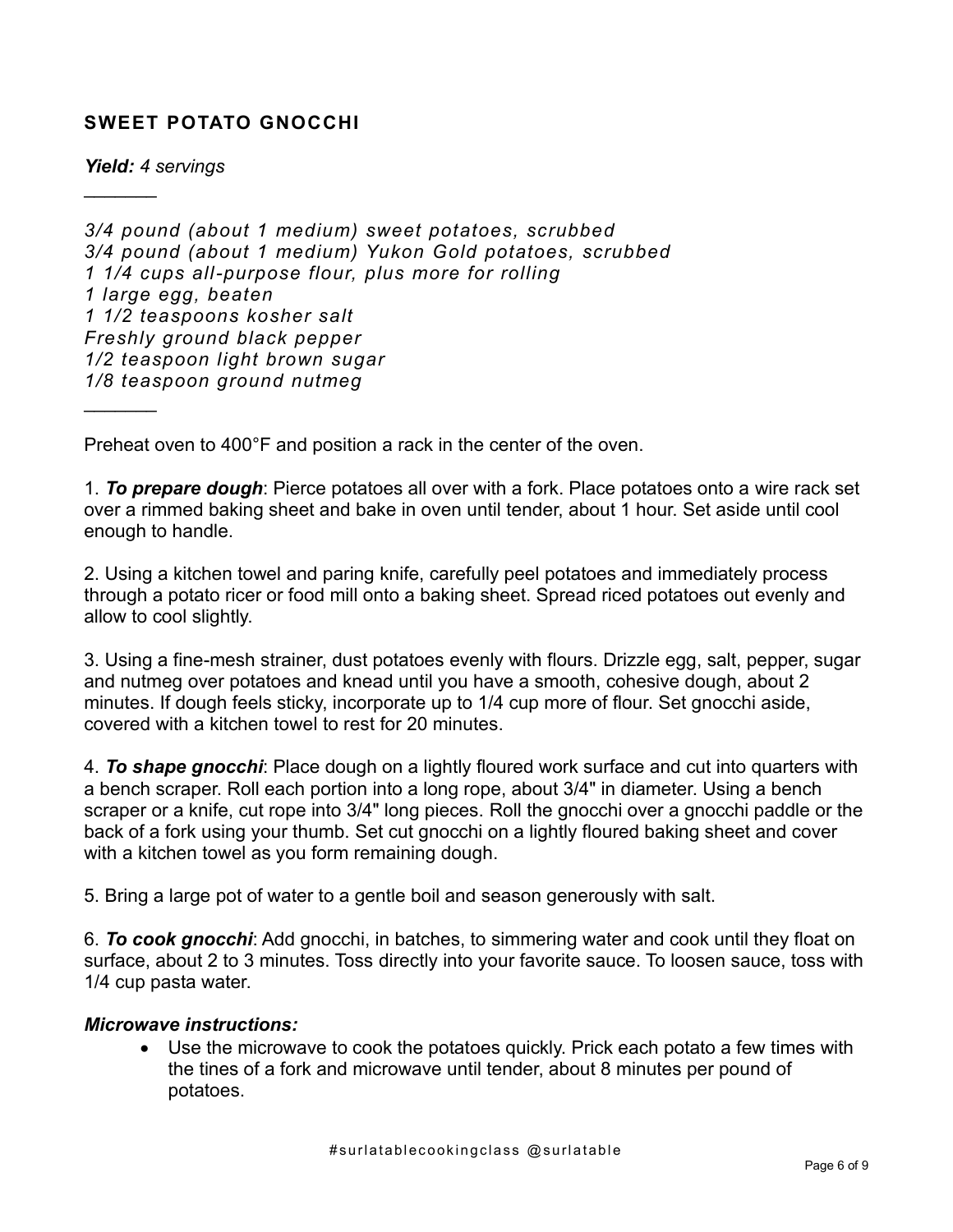## *Recipe variations*:

• Sweet potato gnocchi pairs wonderfully with crispy sage and brown butter. After tossing the gnocchi in the sage brown butter sauce, garnish with freshly grated Parmigiano-Reggiano or pecorino.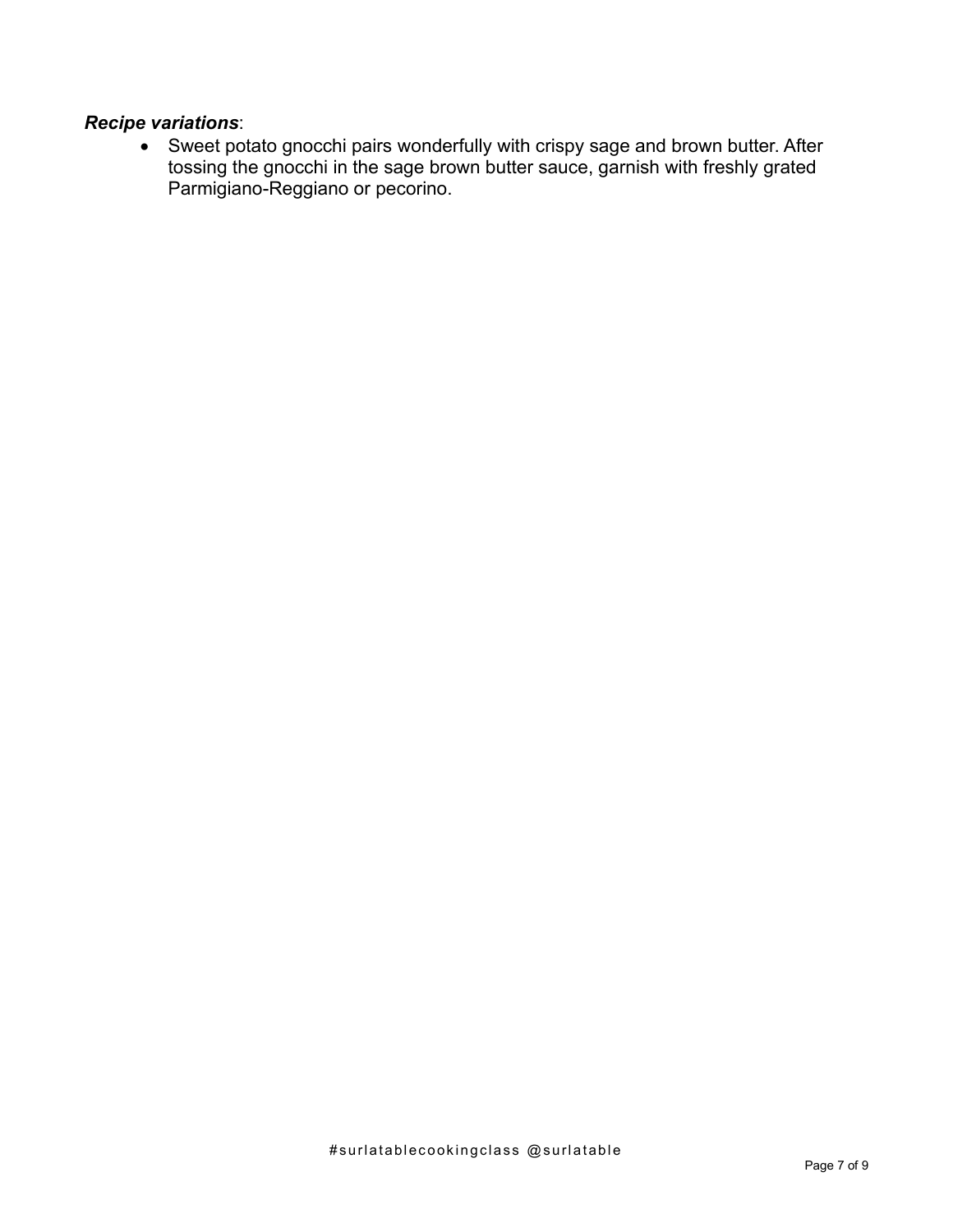#### **GNUDI**

 $\frac{1}{2}$ 

 $\frac{1}{2}$ 

*Yield: 4 servings*

Also called gnudi (pronounced "nu-dee"), these are a type of gnocchi made with ricotta cheese instead of potato.

*1 pound whole-milk ricotta cheese, drained of excess water 1 large egg, beaten 1 tablespoon unsalted butter, melted 1/2 cup freshly grated Parmigiano-Reggiano cheese 1/8 teaspoon freshly grated nutmeg 1 teaspoon kosher salt 1/2 teaspoon freshly ground black pepper 3/4 cup unbleached all-purpose flour, plus more for dusting*

1. *To prepare dough*: To a medium bowl, combine ricotta, egg, butter, Parmigiano-Reggiano and seasonings; stir until well combined. Using a fine-mesh strainer, sift flour over mixture and using a spatula, fold until a soft dough forms.

2. *To shape gnudi*: Place dough on a lightly floured work surface and cut into fourths with a bench scraper. Roll each portion into a long rope about 3/4" in diameter. Using a bench scraper or chef's knife, cut ropes into 1" long pieces and transfer gnocchi to a lightly floured baking sheet.

3. Bring a large pot of water to a gentle boil and season generously with salt.

4. *To cook gnudi*: Working in batches, add gnocchi to boiling water and cook until they float to the surface, 2 to 3 minutes. Using a slotted spoon or spider, drain gnocchi and transfer to a large bowl, gently toss with your favorite sauce.

#### *Recipe variations*:

• Gnudi are traditionally served with both meat and meatless sauces, such as pesto.